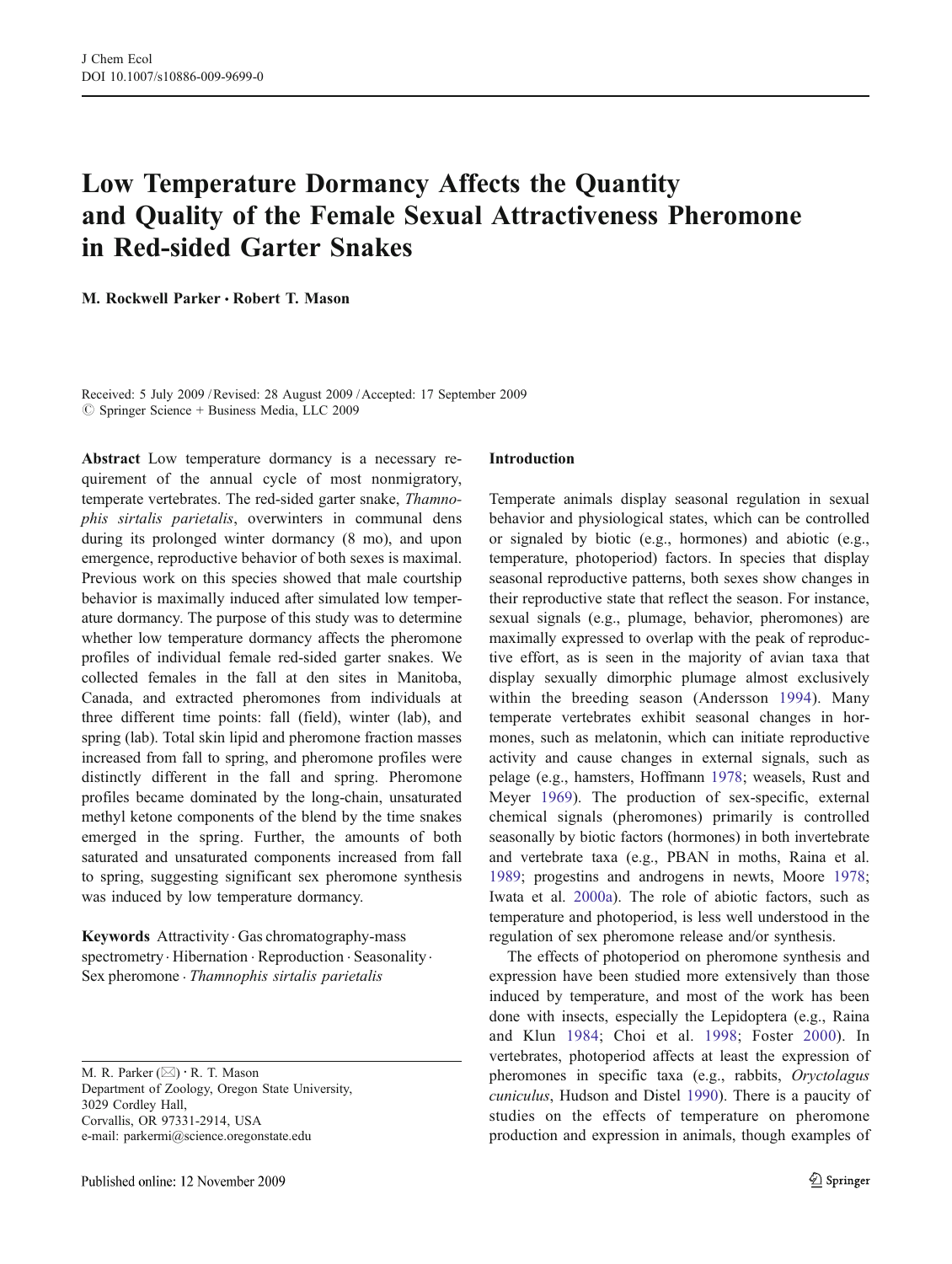the lack of temperature effects on pheromone production can be found (e.g., Pandey and Pandey [1990\)](#page-7-0). Certain insects exhibit pheromone-releasing behaviors that increase in frequency with increasing temperature, leading to periodicity in pheromone release that can be both circadian and seasonally controlled (e.g., Sower et al. [1971;](#page-7-0) Pope et al. [1982](#page-7-0)). In all vertebrates studied to date with described or putative pheromones, pheromone production and expression are thought to be controlled almost exclusively by hormones (e.g., amphibians, Yamamoto et al. [1996;](#page-7-0) Iwata et al. [2000a;](#page-6-0) Kikuyama et al. [2005](#page-6-0); reptiles, Mendonça and Crews [1996;](#page-7-0) birds, Rajchard [2007;](#page-7-0) rodents, Bruce [1965](#page-6-0); Thiessen et al. [1968](#page-7-0); Mugford and Nowell [1971;](#page-7-0) primates, Michael [1975](#page-7-0); goats, Iwata et al. [2000b\)](#page-6-0). However, in at least one vertebrate, the red-bellied newt, Cynops pyrrhogaster, pheromone production may be promoted by low temperature (Iwata et al. [2000a](#page-6-0); Takahashi et al. [2001\)](#page-7-0).

Our focal species, the red-sided garter snake, Thamnophis sirtalis parietalis, is a reptilian model for understanding the relationship between seasonality, behavior, and sex pheromones. After a prolonged winter dormancy (8 mo, Gregory [1976](#page-6-0)), these animals emerge from limestone hibernacula by the thousands in the interlake region of Manitoba, Canada. At this time, males vigorously court and compete for females, leading to large mating balls of males courting single females (Aleksiuk and Gregory [1974](#page-6-0)). Courtship behavior in male red-sided garter snakes is affected by changes in temperature, with prolonged, low temperature dormancy (12 wk, 4°C) enabling robust, stereotypical courtship behavior in the laboratory after simulated emergence from hibernation (Hawley and Aleksiuk [1975;](#page-6-0) Garstka et al. [1982](#page-6-0)). Because the snakes hibernate several meters underground, there is no light, and photoperiodic cues have been shown to have no effect on the induction of spring mating behavior (Whittier et al. [1987](#page-7-0); Lutterschmidt et al. [2006\)](#page-7-0). Instead, the one seasonal signal, low temperature dormancy, causes changes in aromatase activity in the sexually dimorphic nuclei of the brain of males (hypothalamic pre-optic area, HPOA; Krohmer et al. [2002\)](#page-6-0). The HPOA hypertrophies by the time of emergence, and is the neural center for the control of courtship behavior in this species (Krohmer et al. [2002](#page-6-0)). Laboratory-simulated hibernation conditions induce changes in the secretion patterns of melatonin in males, suggesting that this hormone may play a role in the regulation of courtship behavior as well (Lutterschmidt [2006](#page-7-0)). Thus, male red-sided garter snakes have evolved a behavioral response to a specific, relevant environmental cue: temperature (Crews and Moore [1986\)](#page-6-0).

Female red-sided garter snakes exhibit seasonal changes in two components of female reproduction: receptivity and attractivity (Beach [1976](#page-6-0)). Sexual receptivity is controlled primarily by estrogen, with ovariectomy abolishing recep-

tivity and estrogen replacement in castrated females reinstating receptivity (Crews [1976](#page-6-0)). Attractivity is determined by using bioassays of male courtship behavior, and both the quantity and quality of the female sexual attractiveness pheromone blend can be determined easily with chemical analyses (Mason et al. [1989](#page-7-0), [1990](#page-7-0)). The female sex pheromone of the red-sided garter snake is a series of nonvolatile, long-chain  $(C_{29}-C_{37})$  saturated and monounsaturated methyl ketones ranging from 394 to 532 Da (Mason et al. [1989](#page-7-0)). Individual pheromone components, when presented singly, elicit much lower levels of courtship from males compared to the complete blend; however, the longest, unsaturated components can elicit significant courtship behavior when presented alone (Mason et al. [1989](#page-7-0)). More recent work has shown that the ratio of the abundances of unsaturated to saturated components relays information about female reproductive condition. Long and/or fat females produce more offspring and elicit more vigorous courtship from males when compared to females of lesser condition (LeMaster and Mason [2002;](#page-6-0) Shine et al. [2003\)](#page-7-0). Sex pheromone blends from large females consist primarily of the long-chain, unsaturated components, specifically those with masses of 476, 504, and 532 Da, whereas sex pheromone blends from small females are composed equally of saturated and unsaturated methyl ketones that span the entire range (394-532 Da; LeMaster and Mason [2002\)](#page-6-0). Males prefer isolated pheromone extracts from large females compared to small females, suggesting that they choose females based solely on differences in the composition of the pheromone, namely the ratio of unsaturated to saturated components (LeMaster and Mason [2002;](#page-6-0) Shine et al. [2003\)](#page-7-0). Thus, the female sex pheromone is an honest signal that relays information about reproductive condition.

Early laboratory studies on garter snakes have shown that males display increased interest in females during the time of shedding (as evidenced by increased tongueflicking and chin-rubbing behavior), and this may be attributed to changes in the quantity of the pheromone produced by the skin (Noble [1937](#page-7-0); Kubie et al. [1978](#page-6-0)). The quality of the pheromone differs between the breeding (spring) and nonbreeding (fall) seasons in the red-sided garter snake, suggesting that the pheromone relays information about season as well as sex (Mason et al. [1987;](#page-7-0) LeMaster and Mason [2001](#page-6-0)). However, pheromone profiles for this species are complex: there are at least 16 unique methyl ketone molecules comprising a single female pheromone profile (Mason et al. [1989\)](#page-7-0). To fully understand this complexity, analyses are needed of pheromone profiles from individual red-sided garter snakes, however, this was not done in the previous two studies on pheromone seasonality in this species (Mason et al. [1987](#page-7-0); LeMaster and Mason [2001](#page-6-0)).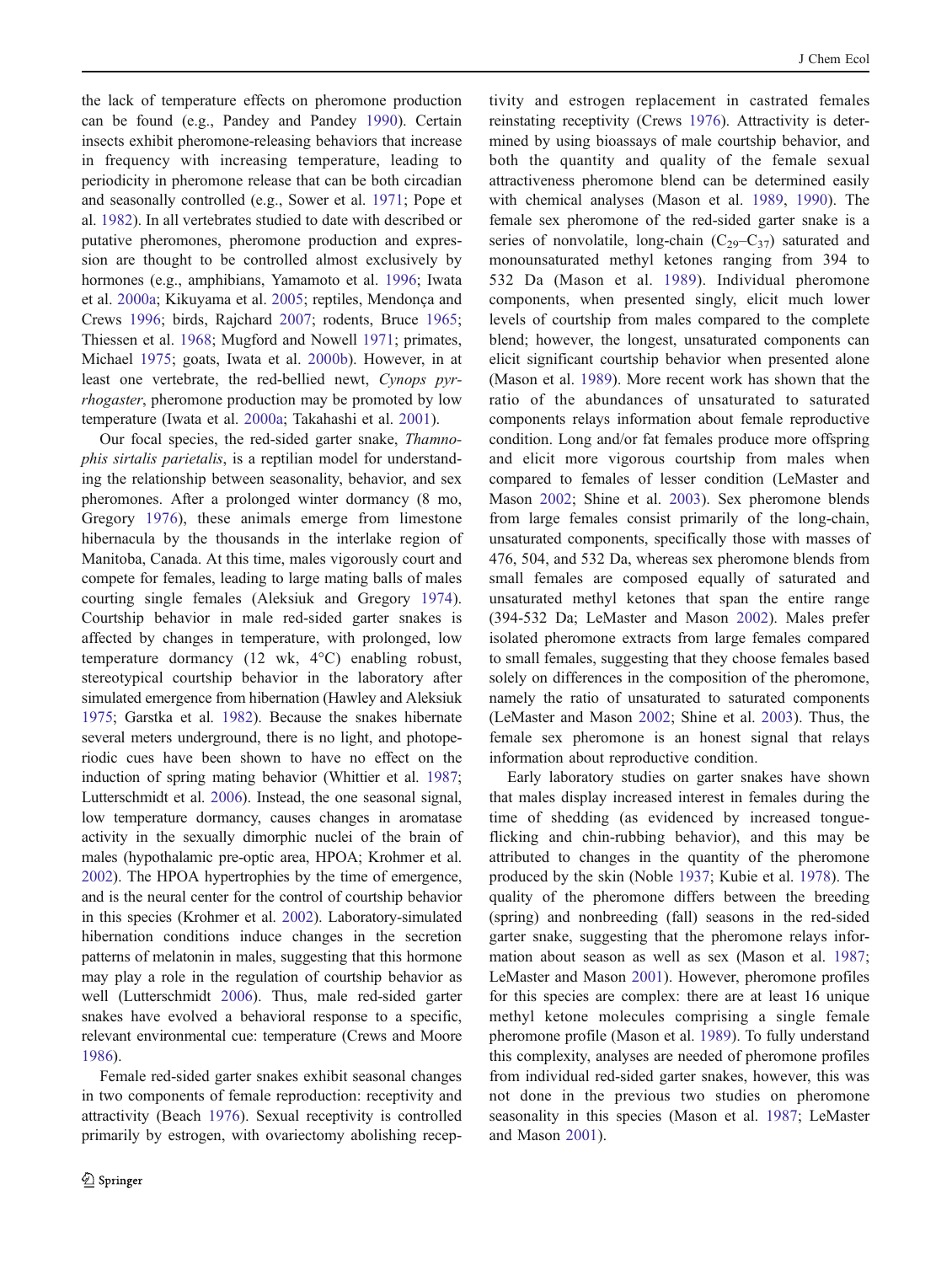The purpose of this study was to examine changes in the pheromone profiles from individual female garter snakes that may be affected by the process of hibernation. Initiation of sexual behavior in males is dependent on exposure to prolonged low temperature, and it may be that female attractivity also is affected by the low temperature dormancy that this species experiences annually. In the field, it is impossible to gather pheromone samples from females during hibernation because they are several meters below ground (Lutterschmidt et al. [2006\)](#page-7-0). Thus, our laboratory study utilized simulated hibernation to determine how both the quantity and quality of the female sexual attractiveness pheromone may change during winter dormancy.

# Methods and Materials

Animals Female red-sided garter snakes, Thamnophis sirtalis parietalis,  $(N=24)$  were captured at the hibernaculum in the fall of 2005 (Inwood, Manitoba, Canada). Pheromones were extracted from subsets of these snakes  $(N=8 \text{ each})$  at three different times: fall, winter (during hibernation), and spring. The fall sample was collected at the hibernaculum, whereas the remaining snakes were transported back to the laboratory at Oregon State University and placed into artificial hibernation approximating natural conditions (4°C; 0:24 h L:D; 85% RH). Pheromones were collected from the winter group after 12 wk in winter hibernation (January), and those for the spring group were collected 12 wk later (April) after 1 wk of simulated emergence (12°C, 10 h:6°C, 14 h, L:D). All procedures involving the use of live animals were approved by the Institutional Animal Care and Use Committee at Oregon State University (ACUP 3120) and were in compliance with guidelines established by the National Institutes of Health Guide for the Care and Use of Laboratory Animals. The collection and use of these animals was approved by Manitoba Conservation (Manitoba Wildlife Scientific Permit WB02024).

Pheromone Collection and Isolation We followed previously published methods for collection and analysis of pheromone extracts (Mason et al. [1989\)](#page-7-0). Snakes were sacrificed with a lethal overdose of brevital sodium (6 mg/kg) prior to collection of skin lipids from individual snakes by immersion in hexane for 12 h. The snakes were then removed from the solvent, and snake mass (g), snout-vent length (SVL, cm), and midbody circumference (cm) were recorded. The volume of the skin lipid extracts was reduced under vacuum with a rotary evaporator, and the total skin lipid yield of the dry product was determined (mg) before fractionation. The pheromone was isolated by using alumina columns [activity III (Sigma-Aldrich, St. Louis, MO, USA); pooled fractions

4-6 (2% diethyl ether:98% hexane as mobile phase)]. The pooled fractions containing pheromone were reduced to dryness by using a rotary evaporator and weighed to determine the mass (mg; termed "pheromone fraction mass" hereafter). The combined pheromone fractions are composed almost solely of female sex pheromone methyl ketones (>99% of fraction mass) and have been demonstrated to elicit courtship behavior from males that is as intense as courtship directed to live females in the den in the spring (Mason et al. [1989\)](#page-7-0). The pooled pheromone fractions were resuspended in a pheromone:hexane mixture (1 mg:1 ml) before analysis by gas chromatography-mass spectrometry.

Gas Chromatography-Mass Spectrometry Individual pheromone samples were analyzed with a Hewlett Packard 5890 Series II gas chromatograph fitted with a split injector (280°C) and an HP 5971 Series mass selective detector. Aliquots (1 μl) of the 1:1 samples (1 mg pheromone:1 ml hexane) were injected onto the fused-silica capillary column (RTX-1; 15 m×0.25 mm i.d., 0.25 μm film thickness; Restek Corporation, Bellefonte, PA, USA) with helium as the carrier gas (5 cm/sec). All injections were made in the splitless mode with the split valve closed for 60 sec. Oven temperature was held initially at 70°C for 1 min, increased to 210°C at 30°C/ min, held at 210°C for 1 min, increased to 310°C at 5°C/min, and held at 310°C for 5 min. Individual compounds were identified by using mass spectral data and ion chromatograms comparing our spectra to published data and authentic standards (Mason et al. [1990](#page-7-0)). By using the peak integration function in ChemStation software (Agilent) interfaced with the GC-MS, we determined relative contributions of each component of the pheromone to the overall profile of each snake.

Data Processing and Statistical Analysis We tested for global differences in total skin lipid mass, pheromone fraction mass, pheromone concentration, unsaturated to saturated component ratio, individual unsaturated and saturated component mass, and low and high molecular weight contributions to profiles by using one-way and twoway ANOVAs (time, component type as factors) followed by pairwise comparisons (Tukey Tests; SigmaStat v.3.1). Total skin lipid mass and pheromone fraction mass were arcsine transformed after correcting for snake mass before analyses. Pheromone fraction mass was used to derive pheromone concentration ( $\mu$ g/cm<sup>2</sup>) by using previously published methods and log-transformed before analysis (Mason et al. [1990;](#page-7-0) LeMaster and Mason [2002\)](#page-6-0). Briefly, the circumference (cm) at midbody was measured and then multiplied by the snout-to-vent length (cm) to get total surface area  $(cm<sup>2</sup>)$ , and pheromone fraction mass  $(mg)$  was converted to µg and divided by total surface area to yield pheromone concentration ( $\mu$ g/cm<sup>2</sup>). By using an internal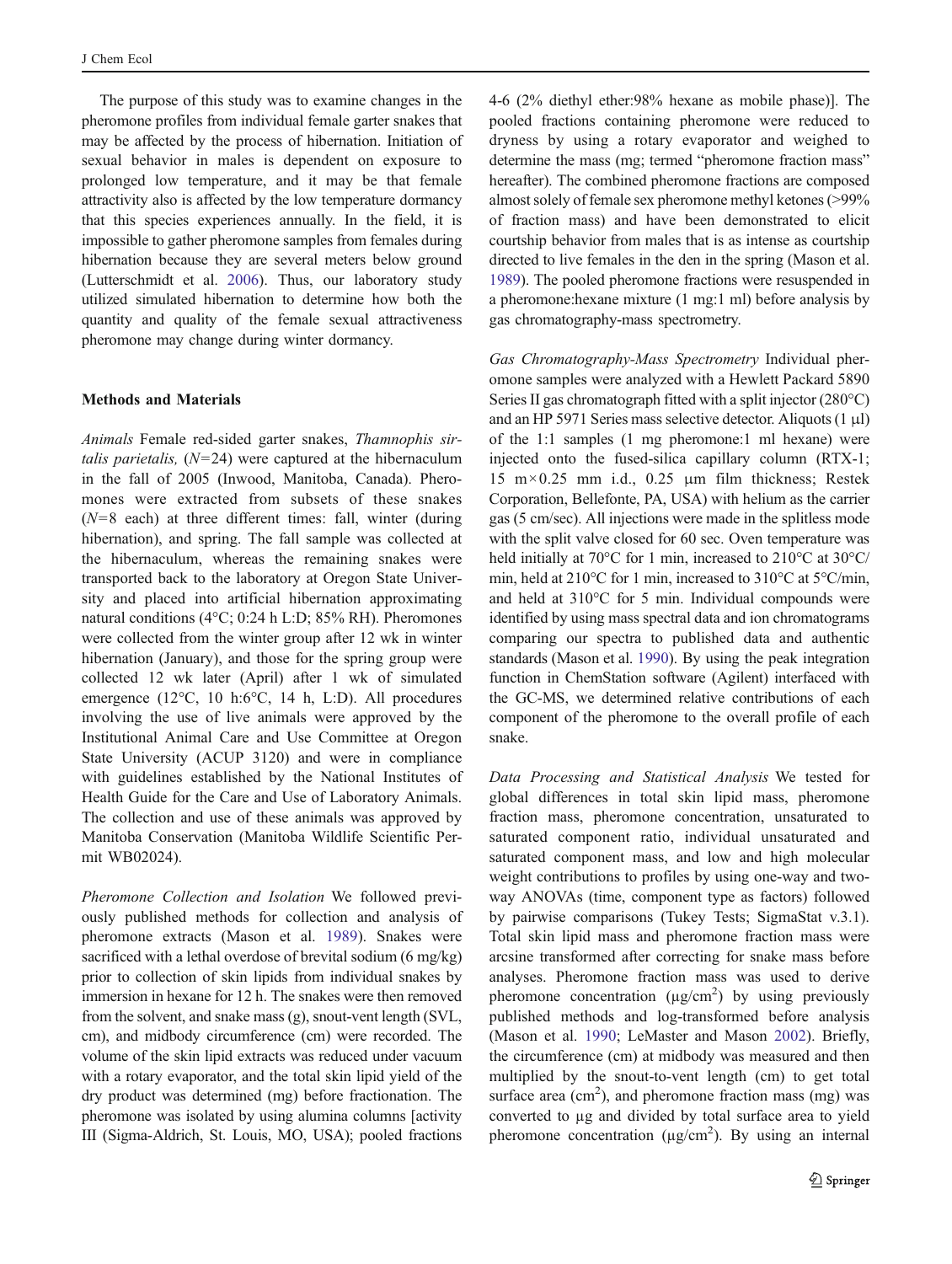standard (methyl stearate, 10 μg/ml hexane; LeMaster et al. [2008\)](#page-7-0), we were able to derive individual component mass (μg) for all of the 16 methyl ketones comprising the pheromone. Global differences in pheromone structure were analyzed by using the Multi-Response Permutation Procedure in the vegan package for R (v.1.8-8; McCune et al. [2002](#page-7-0)). Pairwise comparisons for pheromone structure were run by using the same procedure but by excluding a new group each time. Coordinates for a non-metric multidimensional scaling plot to represent differences in individual pheromone profiles also were generated with the vegan package, and all graphics were created in SigmaPlot (v.8.0).

# **Results**

Total skin lipid and pheromone fraction masses increased from fall to spring  $(F_{2, 21} = 95.471, P < 0.001; F_{2, 21} = 9.196,$  $P=0.001$ ; Fig. 1). Total skin lipid mass was higher in both spring and winter than in fall ( $q=17.893$ ,  $P<0.001$ ;  $q=$ 15.750,  $P < 0.001$ , respectively). Pheromone fraction mass was higher in spring than in fall ( $q=6.065$ ,  $P=0.001$ ). No other differences were found in skin lipid or pheromone fraction masses. Pheromone concentration (ug pheromone/ cm<sup>2</sup> of skin) also increased over time  $(H=14.791, P<$ 0.001), with the pheromone concentration being higher in spring and winter than in fall ( $q=4.850$ ,  $P=0.005$ ;  $q=$ 4.525, P=0.006, respectively; Fig. 2).



Fig. 1 Change in mass (mg; mean + s.e.;  $N=8$  for each bar) of both total skin lipids (black bars) and pooled fractions containing only the nonvolatile methyl ketones that comprise the pheromone (pheromone fraction mass; gray bars) of female red-sided garter snakes. Pheromones were collected from individual females in the fall at the snake den, during winter in laboratory-simulated hibernation, and in the spring in the laboratory after simulated emergence. Different letters of the same case (e.g., "a" vs. "b") represent significant differences ( $P$  < 0.05) in mass for those sampling periods



Fig. 2 Sex pheromone concentration ( $\mu$ g pheromone/cm<sup>2</sup> skin; mean + s.e.; N=8 for each bar) extracted from female red-sided garter snakes in the field and during laboratory-simulated hibernation and emergence. Different letters represent significant differences  $(P<0.05)$  in pheromone concentration for those sampling periods

Following the GC-MS analysis, we found that the composition of the pheromone blends changed over time  $(A=0.07672, P=0.016)$ . Spring profiles were different than fall profiles ( $A=0.1089$ ,  $P=0.012$ ), but no other differences were significant (Fig. [3](#page-4-0)). We then tested the pheromone profile characteristics that may have contributed to these global differences. We found no difference in the ratios of the abundances of unsaturated to saturated components within the pheromone profiles over time  $(F_{2, 18}=0.301, P$ 0.05). Both main effects (season, component type [saturated, unsaturated]) were significant when we analyzed the masses of pheromone components  $(F_{2, 47} = 8.703, P \le 0.001;$  $F_{1,47}$ =18.329, P<0.001, respectively). There was no season x component type interaction  $(F_{2, 47}=2.010, P=$ 0.147). Within season, the mass of unsaturated components was greater than the mass of saturated components for fall  $(q=3.004, P=0.04)$ , winter  $(q=3.772, P=0.011)$ , and spring  $(q=3.218, P=0.028;$  Fig. [4](#page-4-0)). Within component type, the mass of saturated components was greatest in spring compared to fall  $(q=4.561, P=0.007)$ , but no other differences were detected. The mass of unsaturated components was greater in spring than in fall  $(q=4.774, P=$ 0.005), and winter than in fall ( $q=3.706$ ,  $P=0.032$ ; Fig. [4\)](#page-4-0). The compounds contributing most to the overall makeup of the pheromone blend were the 504 (unsaturated), 476 (unsaturated), 450 (saturated), and 448 (unsaturated) Da molecules (Fig. [3\)](#page-4-0).

Components within each pheromone profile were arbitrarily split into two molecular weight classes: low molecular weight (LMW; <463 Da) and high molecular weight (HMW; >463 Da). Previous work has demonstrated that the attractivity of female red-sided garter snakes increases with increasing molecular weight and unsaturation of individual components of the pheromone, suggest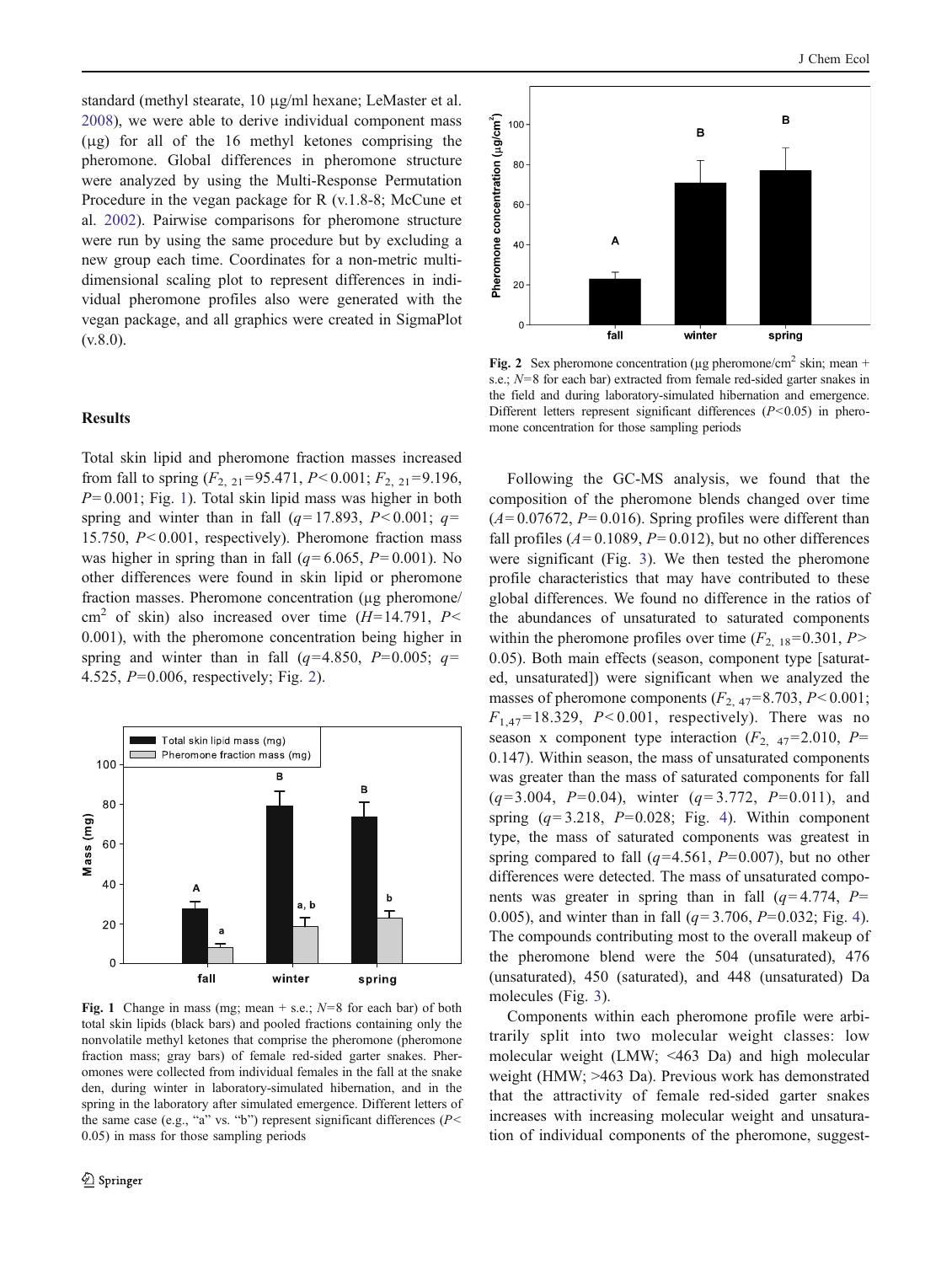<span id="page-4-0"></span>Fig. 3 Changes in the female sexual attractiveness pheromone blend of red-sided garter snakes from three sampling periods (fall, winter, spring). a Representative total ion chromatograms of sex pheromone blends from individual females from the three sampling periods. b Non-metric multidimensional scaling plot showing individual pheromone profiles. Minimal convex polygons are drawn for each group to show how the area of similarity for pheromone profiles shifts and contracts from fall to spring, with individual profiles being most similar (most tightly clustered) in spring. The fall (white circles) and spring (black circles) were significantly different  $(P<0.05)$ . c Masses (mg; mean  $+$  s.e.;  $N=8$  for each bar) of prospective individual components (categorized by molecular mass; Da) of the female sex pheromone blend over the three sampling periods. The most abundant compounds were the 504 (unsaturated), 476 (unsaturated), 450 (saturated), and 448 (unsaturated) Da methyl ketones



ing that changes observed in the molecular weight of pheromone constituents over time have biological consequences in nature (Mason et al. [1989\)](#page-7-0). Thus, we analyzed the ratio of HMW:LMW proportions over time (log-



Fig. 4 Mass of components (mg; mean + s.e. ;  $N=8$  for each bar) comprising the female sex pheromone blend of red-sided garter snakes from three sampling periods (fall, winter, spring) grouped by methyl ketone type (saturated, unsaturated). At all three sampling periods, unsaturated components were significantly more abundant  $(P<0.05;$ asterisks) than saturated components, especially in the spring. Within each class, both types of components reached peak mass in the spring. Different letters of the same case represent significant differences  $(P<$ 0.05) within a class

transformed) and found a significant time effect  $(F_{2, 21}$ = 5.362,  $P=0.013$ ). Pheromone profiles were dominated by HMW compounds in spring compared to fall  $(q=4.365, P=$ 0.015), but no other differences were significant (winter vs. fall,  $q=3.522$ ,  $P>0.05$ ).

# Discussion

We have shown that the process of hibernation induces quantitative and qualitative changes in the female sexual attractiveness pheromone of the red-sided garter snake. Both total skin lipid mass and pheromone fraction mass increased from fall to spring as did the concentration of pheromone present on the skin. The quality of the pheromone also appeared to change concomitant with the changes in amount and concentration, with females producing pheromones dominated by unsaturated, high molecular weight (HMW) methyl ketones by the winter and into spring. Thus, hibernation is critical in the regulation of one of the two components of female reproduction in this species: attractivity.

Temperature has numerous effects on sexual signals, both in vertebrates and invertebrates. For instance, ambient temperature affects the length and color of the manes of lions, an information-rich sexual signal (West and Packer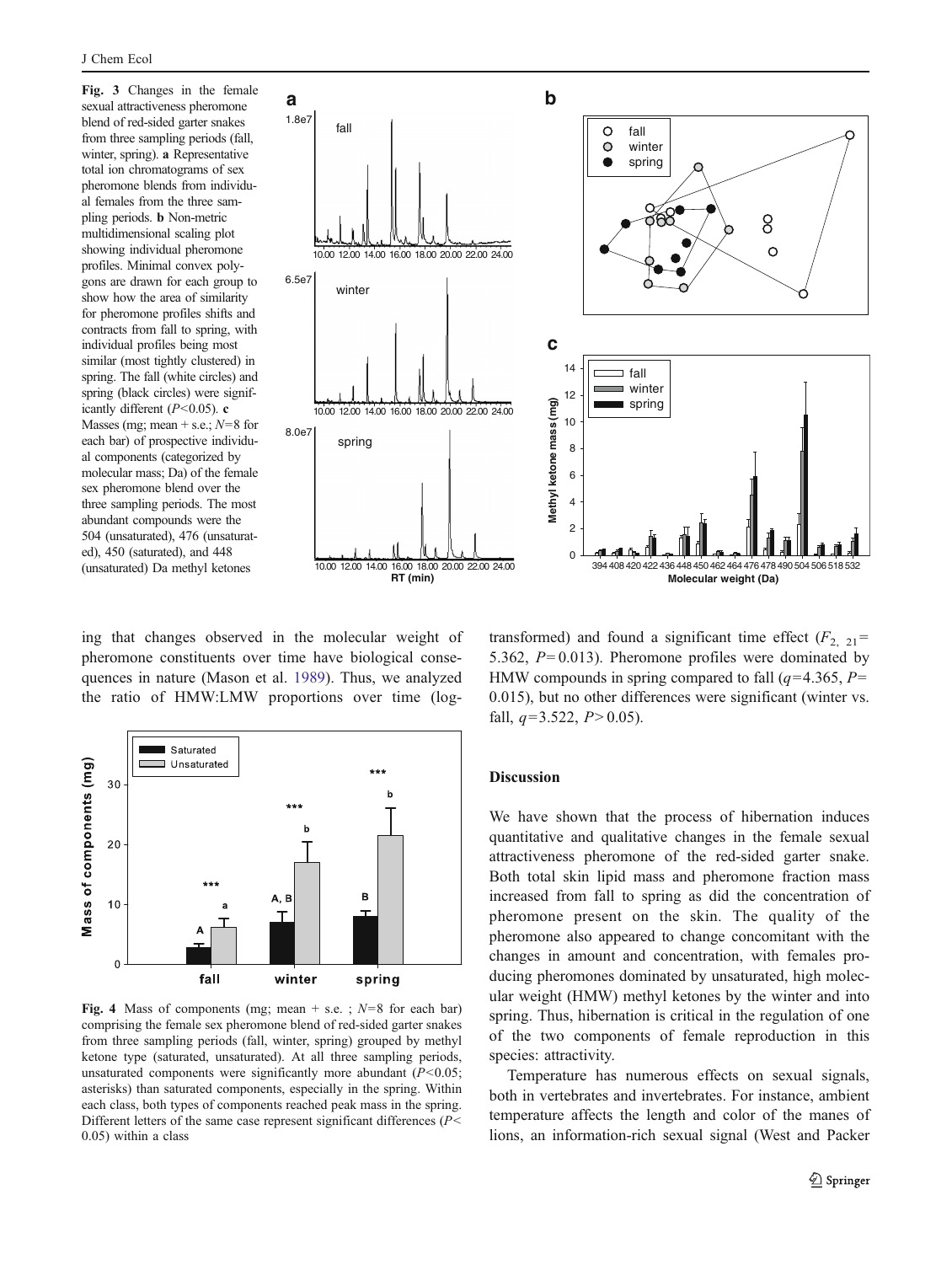[2002](#page-7-0)). Vertebrates and invertebrates exhibit fluctuating asymmetry in sexually selected traits that reflect changes in ambient temperature and photoperiod (e.g., tail length in swallows, Møller and Szep [2005;](#page-7-0) sex combs in flies, Polak and Starmer [2005\)](#page-7-0). Further, many animals use sex-specific sounds to attract and evaluate mates, and both the production and perception of these signals can be altered significantly by changes in temperature (e.g., flies, Ritchie et al. [2001;](#page-7-0) frogs, Gerhardt [1978](#page-6-0); Shimizu and Barth [1996](#page-7-0)). Our results suggest that a powerful sexual signal, the female attractiveness pheromone of garter snakes, changes significantly as a result of low temperature dormancy (i.e., hibernation).

Sex pheromone production is known to be affected by temperature in red-bellied newts, Cynops pyrrhogaster, where low temperatures (8–12°C) induce increased synthesis of prolactin mRNA, and prolactin, in conjunction with androgens, can induce hypertrophy of the secretory capacity of the newt pheromone (sodefrin) gland and stimulate production of sodefrin (Toyoda et al. [1994](#page-7-0); Yamamoto et al. [1996;](#page-7-0) Iwata et al. [2000a](#page-6-0); Takahashi et al. [2001](#page-7-0)). Sodefrin is a peptide pheromone, thus the mechanisms controlling its synthesis and expression will differ from those acting in garter snakes to produce the relatively small methyl ketone molecules that act as pheromones in our system. However, both systems are responsive, at least in part, to changes in temperature, and they warrant further study. Our study is the first in a reptile to demonstrate the effects of hibernation on female attractivity at the level of pheromone production.

Female receptivity and male courtship behavior in both amphibians and reptiles are known to be affected by changes in temperature. Low temperatures are critical for either initiating or maintaining expression of both male courtship and female receptivity in a number of salamanders, newts, and frogs (Duellman and Trueb [1994\)](#page-6-0). In reptiles, the effects of temperature on sexual behavior in males have been studied more extensively than in females (Whittier and Tokarz [1992\)](#page-7-0). Male red-sided garter snakes do not express typical courtship behavior in the spring unless they experience an extended (8–17 wk) low temperature dormancy (4°C, 0 h:24 h L:D; Camazine et al. [1980](#page-6-0); Garstka et al. [1982\)](#page-6-0). Female receptivity in garter snakes is influenced by low temperature dormancy, but hormonal priming (estrogen) before hibernation exerts a much stronger effect, as evidenced by abolished receptivity in ovariectomized females and only reduced receptivity resulting from exposure to warmer temperatures during winter dormancy (Bona-Gallo and Licht [1983](#page-6-0); Mendonça and Crews [1996\)](#page-7-0). Our results suggest that female attractivity is optimized by low temperature dormancy, though our study did not include a warm hibernation control group due to the high rate of female mortality demonstrated in previous studies (16%, Whittier et al. [1987\)](#page-7-0).

Collectively, research on this system has shown that maximal, coordinated sexual behavior in the red-sided garter snake (male courtship and female attractivity and receptivity) is contingent upon sustained, low temperature dormancy. This species overwinters in large, communal dens, and snakes emerge en masse in the tens of thousands to engage in spectacular displays of scramble mating as males search for and court singly-emerging females (Aleksiuk and Gregory [1974](#page-6-0); Gregory [1976](#page-6-0)). In an evolutionary sense, this species has adapted to maximally express sexual characteristics (behavior, pheromones) at a time when population densities are highest and precision in identifying and selecting mates is critical.

The role of skin and gland-derived compounds as pheromones in sauropsids (birds and reptiles) may have arisen from the modification of phospholipids originally derived for waterproofing the integument (adapted from Maderson [1986\)](#page-7-0). In another sauropsid (mallard, Anas platyrhynchos), the waterproofing gland (uropygial) produces sex pheromones, and pheromone synthesis occurs from lysosomal modification (lengthening, esterification) of monoester waxes, and ultimately is regulated by female sex steroid hormones (Jacob et al. [1979](#page-6-0); Kolattukudy and Rogers [1987](#page-6-0); Bohnet et al. [1991](#page-6-0)). Thus, skin waxes generated primarily for waterproofing have been co-opted into a secondary role as sexual signals in this species. The pheromone of red-sided garter snakes may be similarly derived. First, the skin may increase its lipid production to retard transcutaneous water loss during low temperature dormancy, which is a common process in sauropsids during cold acclimation (e.g., turtles, Willard et al. [2000;](#page-7-0) pigeons, Peltonen et al. [2000](#page-7-0)). Second, as is the case in mallards, the lipids would be modified by enzymes that are activated by cold temperatures. The data presented in this paper show that the pheromone of female red-sided garter snakes becomes dominated by longer, unsaturated molecules, the most sexually attractive components of the female pheromone, as a result of low temperature dormancy (Mason et al. [1989](#page-7-0); LeMaster and Mason [2002](#page-6-0); Shine et al. [2003\)](#page-7-0). Several enzymes are activated by cold temperatures in vertebrates that either synthesize or lengthen long-chain lipids (C16 or greater; Jakobsson et al. [2005,](#page-6-0) [2006\)](#page-6-0). Other enzymes, such as desaturases, play a critical role in maintenance of the phospholipid bilayer by desaturating lipid chains to increase membrane fluidity and prevent damage from freezing (reviewed in Hazel and Williams [1990](#page-6-0); Tiku et al. [1996](#page-7-0)). Such temperature-induced mechanisms (elongation, desaturation) may exist in the pheromone synthesis of red-sided garter snakes and warrant further study.

We have shown that female pheromone content is altered during hibernation in this species, and that the pheromone present at emergence is composed primarily of long-chain,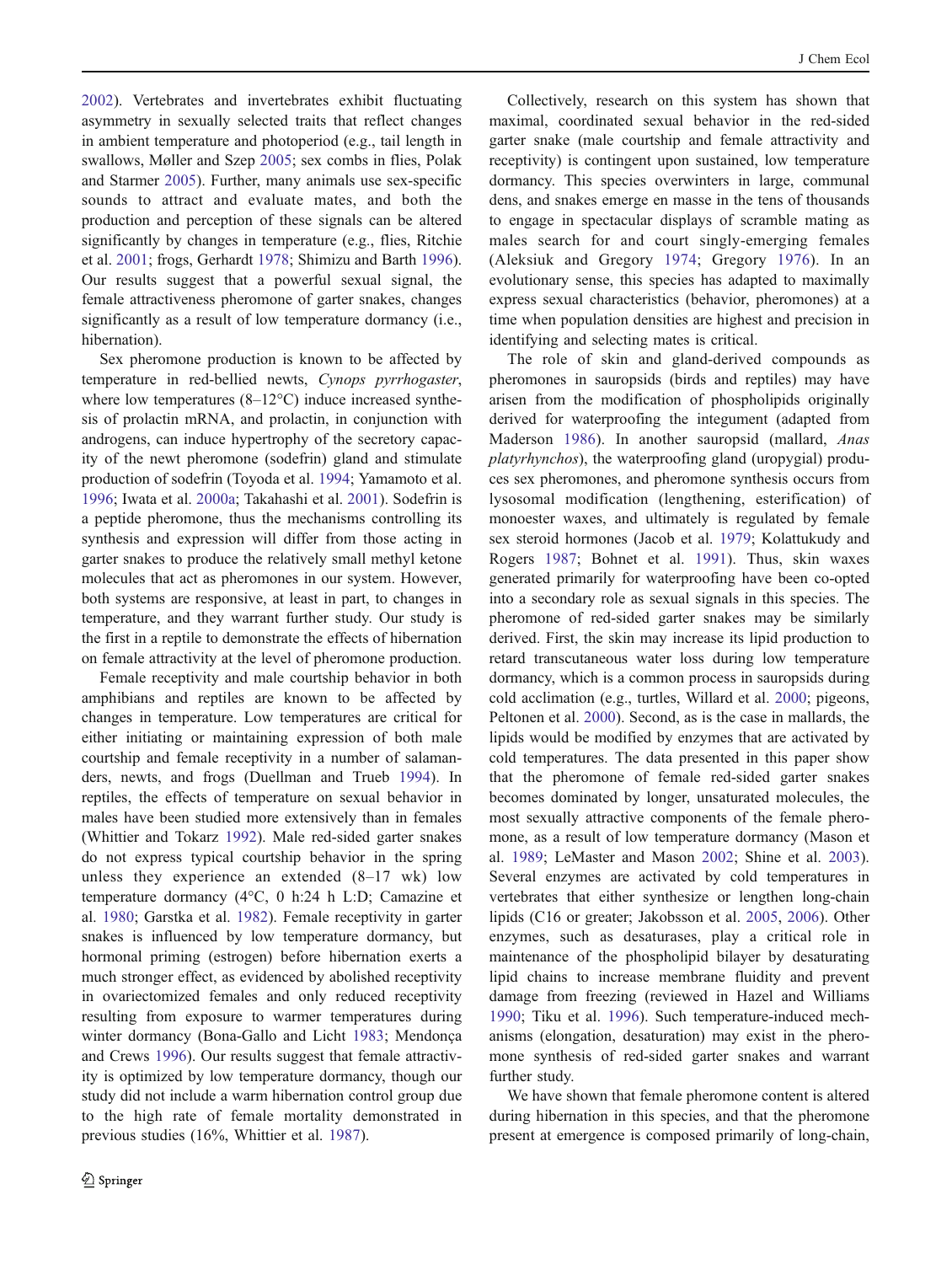<span id="page-6-0"></span>unsaturated methyl ketones, which in other studies have been shown to elicit the strongest behavioral response from males (Mason et al. [1989;](#page-7-0) LeMaster and Mason 2002; Shine et al. [2003\)](#page-7-0). The red-sided garter snake serves as a robust model for testing hypotheses on the seasonality of sexual signal production, and it also represents a point of evolutionary divergence in vertebrate sexual signals. Rather than plumage and pelage to reflect sex, condition and season, the skin lipids of the female red-sided garter snake are modified to signal condition and fecundity so as to be optimally honest at a time when mate density is highest and the odds of mating are virtually certain. In the future, we plan to examine skin lipid production by male garter snakes to determine if they may also display the same seasonal pattern we have shown in females of this species.

Acknowledgments This work was funded by an EPA STAR Fellowship (FP-91669601-2) awarded to MRP and partially funded by an NSF grant (0620125-IOB) to RTM. We would like to thank A. and G. Johnson for their support in the field, and D. Roberts and W. Watkins of Manitoba Conservation for their assistance with field work in Manitoba, Canada. W. Gaeuman assisted with statistical analyses.

#### References

- ALEKSIUK, M. and GREGORY, P. T. 1974. Regulation of seasonal mating behavior in Thamnophis sirtalis parietalis. Copeia 1974:681–689.
- ANDERSSON, M. 1994. Sexual Selection. Princeton University Press, Princeton.
- BEACH, F. A. 1976. Sexual attractivity, proceptivity, and receptivity in female mammals. Horm. Behav. 7:105–138.
- BOHNET, S., ROGERS, L., SASAKI, G., and KOLATTUKUDY, P. E. 1991. Estradiol induces proliferation of peroxisome-like microbodies and the production of 3-hydroxy fatty acid diesters, the female pheromones, in the uropygial glands of male and female mallards. J. Biol. Chem. 266:9795–9804.
- BONA-GALLO, A. and LICHT, P. 1983. Effects of temperature on sexual receptivity and ovarian recrudescence in the garter snake Thamnophis sirtalis parietalis. Herpetol. 39:173–182.
- BRUCE, H. M. 1965. Effect of castration on the reproductive pheromones of male mice. J. Reprod. Fertil. 10:141–143.
- CAMAZINE, B., GARSTKA, W. R., TOKARZ, R., and CREWS, D. 1980. Effects of castration and androgen replacement on male courtship behavior in the red-sided garter snake (Thamnophis sirtalis parietalis). Horm. Behav. 14:358–372.
- CHOI, M.–Y., TATSUKI, S., and BOO, K.–S. 1998. Regulation of sex pheromone biosynthesis in the oriental tobacco budworm, Helicoverpa assulta (Lepidoptera: Noctuidae). J. Insect Physiol. 44:653–658.
- CREWS, D. 1976. Hormonal control of male courtship behavior and female attractivity in the garter snake (Thamnophis radix). Horm. Behav. 7:451–460.
- CREWS, D. and MOORE, M. C. 1986. Evolution of mechanisms controlling mating behavior. Science 231:121–125.
- DUELLMAN, W. E. and TRUEB, L. 1994. Biology of Amphibians. Johns Hopkins University Press, Baltimore.
- FOSTER, S. P. 2000. Periodicity of sex pheromone biosynthesis, release and degradation in the lightbrown apple moth, Epiphyas postvittana (Walker). Arch. Insect Biochem. Physiol. 43:125–136.
- GARSTKA, W. R., CAMAZINE, B., and CREWS, D. 1982. Interactions of behavior and physiology during the annual reproductive cycle of the red-sided garter snake (Thamnophis sirtalis parietalis). Herpetol. 38:104–123.
- GERHARDT, H. C. 1978. Temperature coupling in the vocal communication system of the gray tree frog, Hyla versicolor. Science 199:992–994.
- GREGORY, P. T. 1976. Life-history parameters of the red-sided garter snake (Thamnophis sirtalis parietalis) in an extreme environment, the Interlake region of Manitoba. National Museum of Canada, Publications in Zoology 13:1–44.
- HAWLEY, A. W. and ALEKSIUK, M. 1975. Thermal regulation of spring mating behavior in the red-sided garter snake (Thamnophis sirtalis parietalis). Can. J. Zool. 53:768–776.
- HAZEL, J. R. and WILLIAMS, E. E. 1990. The role of alterations in membrane lipid composition in enabling physiological adaptation of organisms to their physical environment. Prog. Lipid Res. 29:167–227.
- HOFFMANN, K. 1978. Effects of short photoperiods on puberty, growth and moult in the Djungarian hamster (Phodopus sungorus). J. Reprod. Fertil. 54:29–35.
- HUDSON, R. and DISTEL, H. 1990. Sensitivity of female rabbits to changes in photoperiod as measured by pheromone emission. J. Comp. Physiol. A 167:225–230.
- IWATA, T., KAWAHARA, G., YAMAMOTO, K., ZHOU, C., NAKAJO, S., SHIODA, S., and KIKUYAMA, S. 2000a. Effect of prolactin and androgen on the expression of the female-attracting pheromone silefrin in the abdominal gland of the newt, Cynops ensicauda. Biol. Reprod. 63:1867–1872.
- IWATA, E., WAKABAYASHI, Y., KAKUMA, Y., KIKUSUI, T., TAKEUCHI, Y., and MORI, Y. 2000b. Testosterone-dependent primer pheromone production in the sebaceous gland of male goat. Biol. Reprod. 62:806–810.
- JACOB, J., BALTHAZART, J., and SCHOFFENIELS, E. 1979. Sex differences in the chemical composition of uropygial gland waxes in domestic ducks. Biochem. Syst. Ecol. 7:149–153.
- JAKOBSSON, A., JORGENSEN, J. A., and JACOBSSON, A. 2005. Differential regulation of fatty acid elongation enzymes in brown adipocytes implies a unique role for Elovl3 during increased fatty acid oxidation. Am. J. Physiol. Endocrinol. Metab. 289:E517–526.
- JAKOBSSON, A., WESTERBERG, R., and JACOBSSON, A. 2006. Fatty acid elongases in mammals: Their regulation and roles in metabolism. Prog. Lipid Res. 45:237–249.
- KIKUYAMA, S., NAKADA, T., TOYODA, F., IWATA, T., YAMAMOTO, K., and CONLON, J. M. 2005. Amphibian pheromones and endocrine control of their secretion. Ann. N Y Acad. Sci. 1040:123-130.
- KOLATTUKUDY, P. E. and ROGERS, L. 1987. Biosynthesis of 3 hydroxy fatty acids, the pheromone components of female mallard ducks, by cell-free preparations from the uropygial gland. Arch. Biochem. Biophys. 252:121–129.
- KROHMER, R. W., BIEGANSKI, G. J., BALECKAITIS, D. D., HARADA, N., and BALTHAZART, J. 2002. Distribution of aromatase immunoreactivity in the forebrain of redsided garter snakes at the beginning of the winter dormancy. J. Chem. Neuroanat. 23:59–71.
- KUBIE, J. L., COHEN, J., and HALPERN, M. 1978. Shedding enhances the sexual attractiveness of oestradiol treated garter snakes and their untreated penmates. Anim. Behav. 26:562–570.
- LEMASTER, M. P. and MASON, R. T. 2001. Annual and seasonal variation in the female sexual attractiveness pheromone of the red-sided garter snake, Thamnophis sirtalis parietalis, pp. 369– 376, in A. Marchlewska-Koj, J. Lepri, and D. Muller-Schwarze (eds.). Chemical Signals in Vertebrates 9. Kluwer Academic/ Plenum, New York.
- LEMASTER, M. P. and MASON, R. T. 2002. Variation in a female sexual attractiveness pheromone controls male mate choice in garter snakes. J. Chem. Ecol. 28:1269–1285.